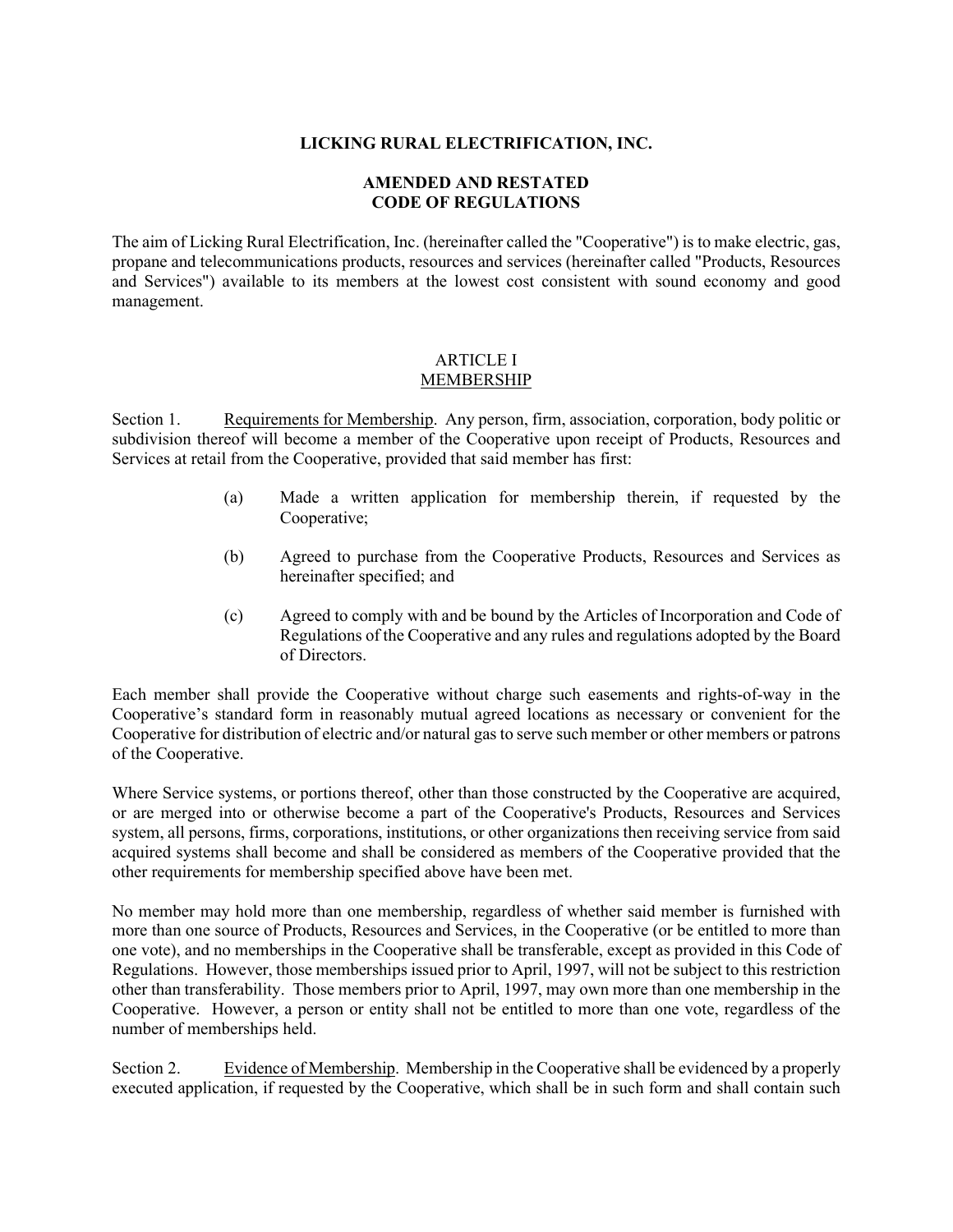provisions as shall be determined by the Board of Directors, in compliance with ARTICLE I, Section 1. Only one person or entity shall sign a membership application.

Section 3. Membership Certificates. Membership certificates shall no longer be issued, and lost, destroyed or mutilated certificates shall not be replaced. A membership certificate shall not be required to evidence a member's membership in the Cooperative.

Section 4. Membership. Applications for joint membership shall not be accepted; however, in those cases where such applications have been accepted prior to April, 1997, the term "member" as used in this Code of Regulations shall include a husband and wife holding joint membership and all provisions relating to the rights and liabilities of membership shall apply equally to the holders of a joint membership.

Without limiting the generality of the foregoing, the effect of the hereinafter specified actions by or in respect to the holders of a joint membership shall be as follows:

- (a) The presence at a meeting of either or both shall be regarded as the presence of one member and shall constitute a joint waiver of notice of the meeting;
- (b) The vote of either separately or both jointly shall constitute one vote;
- (c) A waiver of notice signed by either or both shall constitute a joint waiver;
- (d) Notice to either shall constitute notice to both;
- (e) Expulsion of either shall terminate the membership;
- (f) Withdrawal of either shall terminate the membership;
- (g) Either but not both may be elected or appointed as an officer or Board member, provided that they meet the qualifications for such office.

Section 5. Purchase of Products, Resources and Services. Each member shall purchase from the Cooperative those Products, Resources and Services used on the premises specified in the application, if any, for membership to the extent specified in such application or in any applicable contract between such member and the Cooperative or any affiliate of the Cooperative. It is expressly understood that amounts paid for Products, Resources and Services in excess of the cost of services are furnished by members as capital and each member shall be credited with the capital so furnished as provided in this Code of Regulations. Each member shall pay to the Cooperative such minimum amounts per month regardless of the amount of Products, Resources and Services consumed, as shall be fixed by the Board of Directors from time to time. Each member shall also pay all amounts owed by member to the Cooperative as and when the same shall become due and payable.

Notwithstanding any language in this Code of Regulations to the contrary, each member agrees that any claim, demand, cause of action, action or suit for any losses or damages arising from or related to the receipt of Products, Resources or Services from an affiliate of the Cooperative may only be asserted or brought against that affiliate, and not the Cooperative, and each member agrees to release and hold harmless the Cooperative and all other affiliates of the Cooperative from any such claim, demand, cause of action, action or suit and any and all losses or damages arising from or related thereto. A claim, demand, cause of action, action or suit for any losses or damages arising from or related to the receipt of Products, Resources or Services may be brought against the Cooperative only if the Cooperative was the provider of such Products, Resources or Services to such member.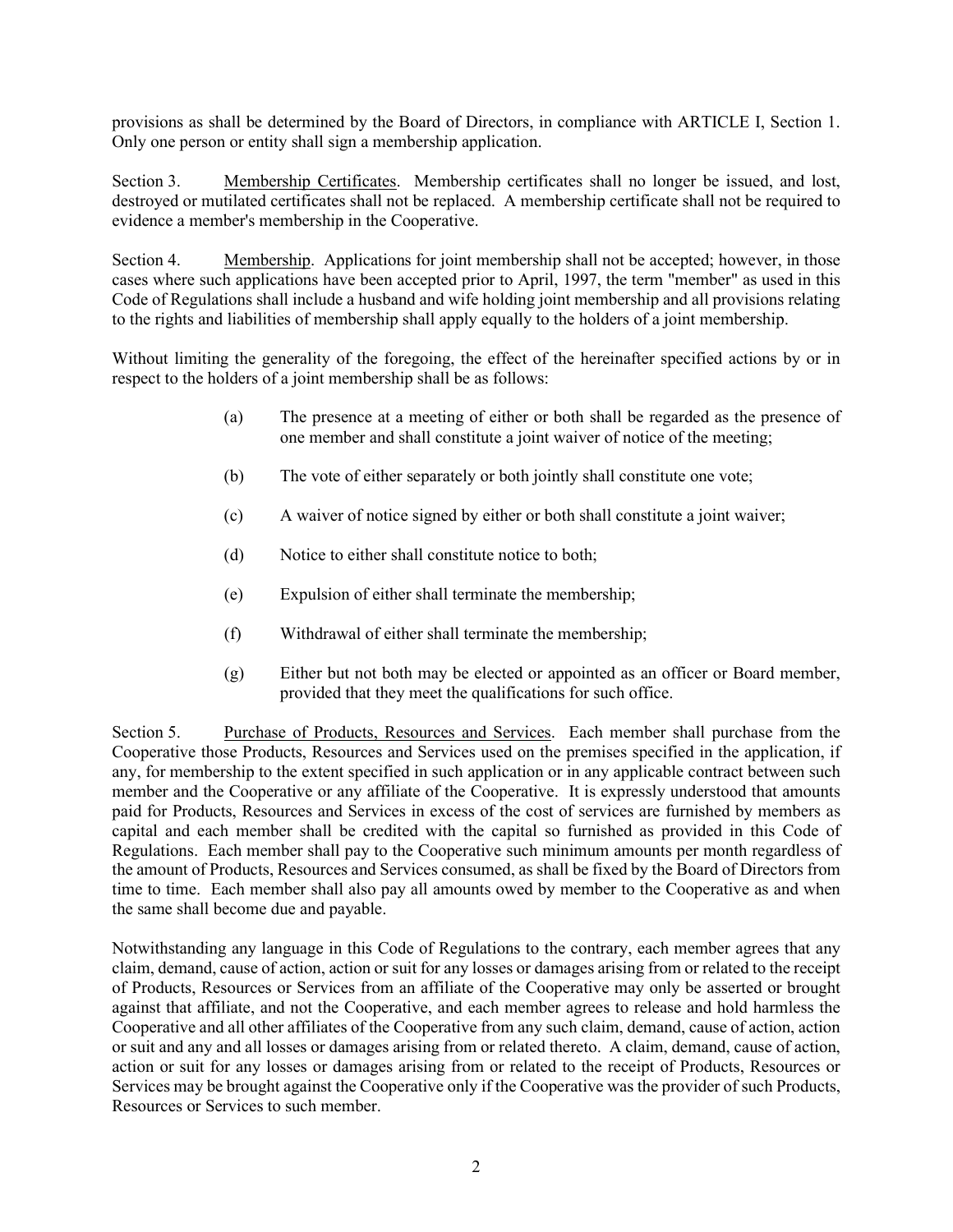Section 6. Expulsion of Members. The Board of Directors of the Cooperative may, by the affirmative vote of not less than two-thirds (2/3) of the members present thereof, expel any member who shall have violated or refused to comply with any of the provisions of the Articles of Incorporation of the Cooperative or this Code of Regulations or any rules or regulations adopted from time to time by the Board of Directors. Any member so expelled may be reinstated as a member by a vote of the members at any annual or special meeting of the members. The action of the members with respect to any such reinstatement shall be final.

Section 7. Care of Premises; Responsibility Therefor. Responsibility for meter tampering or bypassing and for damage to Cooperative properties: Each member shall cause all premises receiving Products, Resources and Services pursuant to the said membership to become and to remain connected to said Products, Resources and Services in accordance with any applicable Federal, State or local government ordinances or regulations, and of the Cooperative. Each member shall be responsible for and shall indemnify the Cooperative and any other person against death, injury, loss or damage resulting from any defect in or improper use or maintenance of members' premises and lines and apparatus connected thereto or used thereon on the member's side of the Cooperative's point of delivery to the member. Each member shall make available to the Cooperative a suitable site, as determined by the Cooperative, whereon to place the Cooperative's physical facilities for the furnishing and metering of Products, Resources and Services and shall permit the Cooperative's authorized employees, agents and independent contractors to have access thereto for inspection, maintenance, replacement, relocation or repair thereof at all reasonable times. As part of the consideration for such Products, Resources and Services, each member shall be the Cooperative's bailee of such facilities and shall accordingly desist from interfering with, impairing the operation of or causing damage to such facilities, and shall use said member's best efforts to prevent others from so doing. In the event such facilities are interfered with, impaired in their operation or damaged by the member, or by any other person when the member's reasonable care and surveillance could have prevented such, the member shall indemnify the Cooperative and any other person against death, injury, loss or damage resulting therefrom, including but not limited to the Cooperative's cost of repairing, replacing, or relocating any such facilities and its loss, if any, of revenues resulting from the failure or defective functioning of its metering equipment. In no event shall the responsibility of the Cooperative extend beyond the point at which its service lines are attached to the meter loop provided for measuring Products, Resources and Services used on such premises, except that the Cooperative shall, in accordance with its applicable Products, Resources and Services rules and regulations, indemnify the member for any overcharges for Products, Resources and Services that may result from a malfunctioning of its metering equipment.

## Section 8. Transfer and Termination of Membership.

- (a) Membership in the Cooperative shall not be transferable, except as hereinafter otherwise provided, and upon the death, cessation of existence, expulsion or withdrawal of a member, the membership of such member shall be terminated. Termination of membership in any manner shall not release the member from the debts or liabilities of such member to the Cooperative.
- (b) When a membership is held jointly by a husband and wife, upon the death of either, such membership shall be deemed to be held solely by the survivor with the same effect as though such membership had been originally issued solely to him or her, as the case may be, and upon the recording of such death on the books of the Cooperative such membership shall thereupon belong to the survivor; provided however, that the estate of the deceased shall not be released from any membership debts or liabilities of the Cooperative.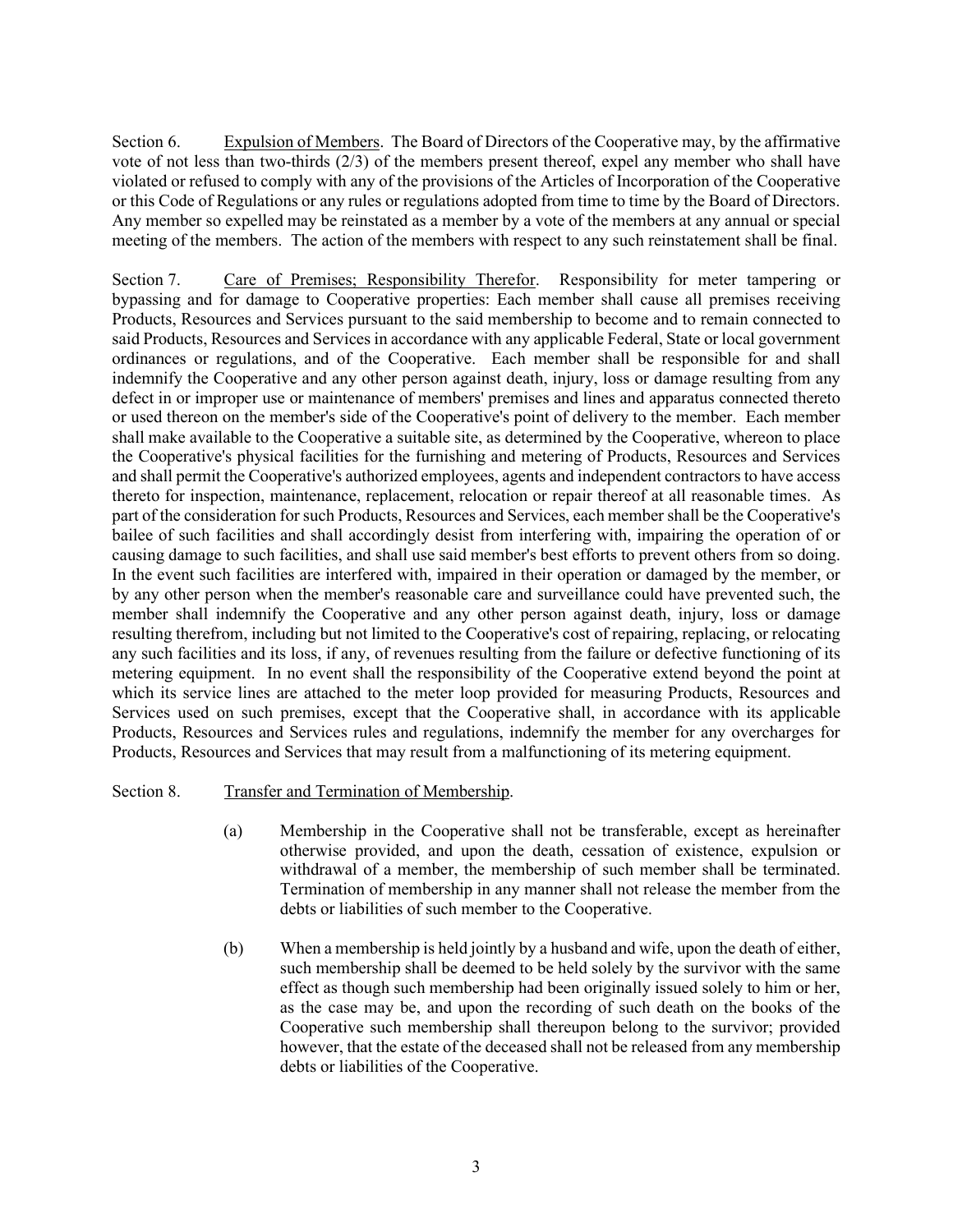Section 9. Non-liability for Debts of the Cooperative. The private property of the members of the Cooperative shall be exempt from execution for the debts of the Cooperative and no member shall be individually liable for any duties or liabilities of the Cooperative.

Section 10. Withdrawal of Membership. Any member may withdraw from membership upon payment in full of all debts and liabilities of such member of the Cooperative and upon compliance with such terms and conditions as the Board of Directors may prescribe.

Section 11. Removal of Directors and Officers. Any member may request the removal of a Board member for Cause (defined below) by filing with the Secretary a petition signed by at least ten percentum (10%) of all of the members of the Cooperative setting forth in reasonable detail the facts and circumstances which such members believe constitute Cause for such Board member's removal together with the evidentiary basis therefor (hereinafter, simply "charges"). If more than one Board member is sought to be removed, an individual petition and charges shall be filed against each such Board member. The question of the removal of such Board member shall be considered and voted upon at the meeting of members and any vacancy created by such removal may be filled by the vote of the remaining Board members for the unexpired portion of such removed Board member's term and until a successor shall have been nominated, qualified, and elected. The removal of no more than two Board members may be considered or voted upon at any meeting of members, unless otherwise approved by the affirmative vote of not less than two-thirds of all of the members of the Cooperative.

Any Board member may request the removal of another Board member for Cause by delivering to each Board member a notice, signed by at least two members of the Board, setting forth the charges against such other Board member. The unanimous vote of all members of the Board (except the member against whom such charges are brought) shall be required in order to remove a Board member for Cause. Any vacancy created by such removal by the Board may be filled by the vote of the remaining Board members for the unexpired portion of such removed Board member's term and until a successor shall have been nominated, qualified and elected.

For purposes of this Section 11 of ARTICLE I. "Cause" shall mean any of the following:

- (a) Failure of the Board member to attend four (4) consecutive regular monthly meetings of the Board or failure to attend six (6) regular monthly meetings of the Board in any twelve (12) month period.
- (b) Long-term disability of the Board member, consisting of the inability to perform the essential function of his or her position for a period of 180 days or longer, as certified in writing by a qualified medical doctor.
- (c) The Board member pleading guilty or being convicted, with all appeals having been completed, of any (i) felony, (ii) theft offence, or (iii) drug abuse offence not constituting a minor misdemeanor.
- (d) Failure of the Board member to serve in accordance with or violation by the Board member of any material term, condition, or provision of the Cooperative's Articles of Incorporation, Code of Regulations, or policies, which failure or violation has a material adverse effect on the business and affairs of the Cooperative.

Notwithstanding the foregoing provisions of this Section 11, the Board member against whom charges are brought shall be informed in writing of the charges at least ten (10) days prior to the meeting of members or directors, as appropriate, at which the charges are to be considered (which meeting shall be held on such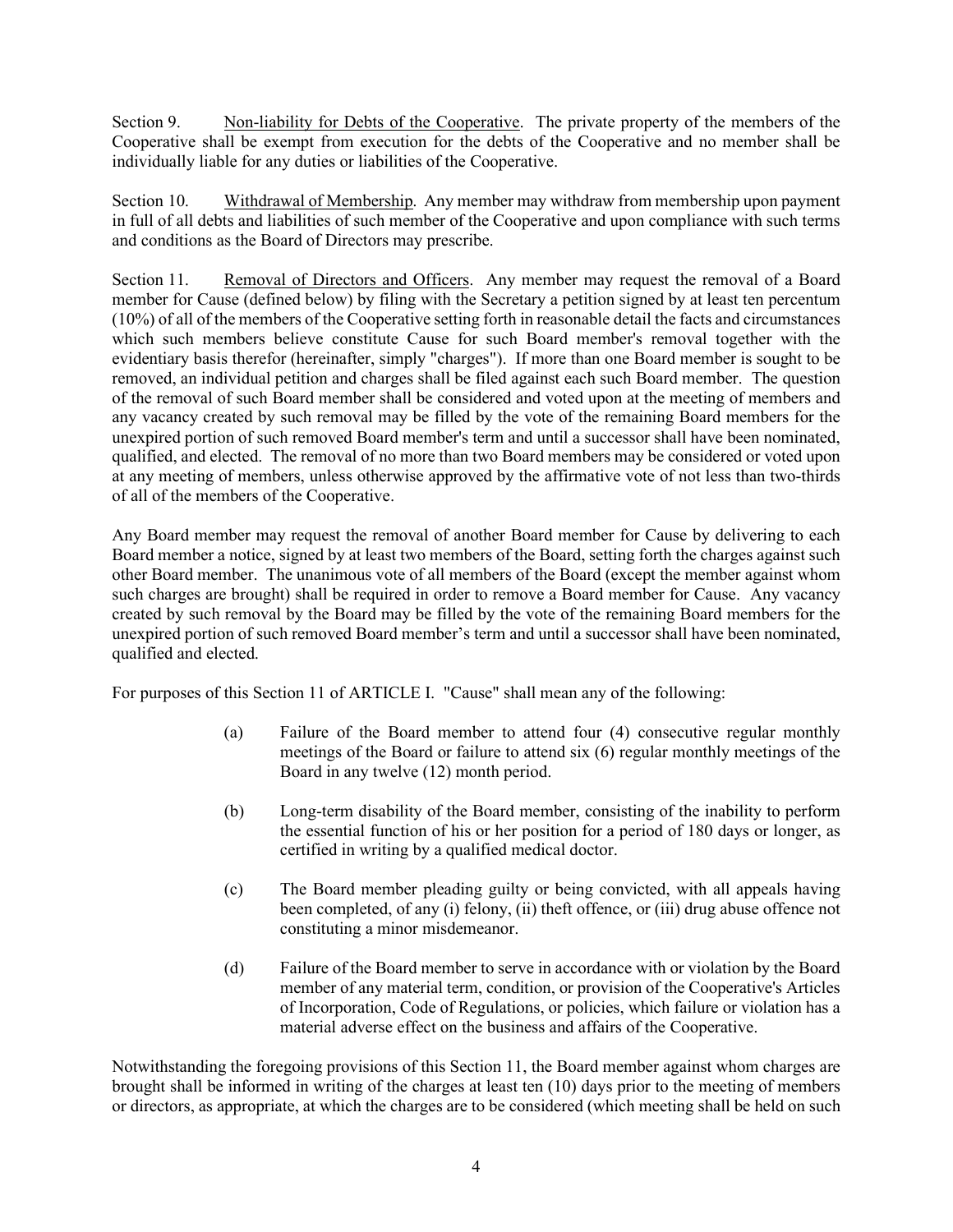date and at such time as the Board may determine, in its discretion) and shall have an opportunity at such meeting to be heard in person or by counsel and to present evidence in respect of the charges; and the person or persons bringing the charges against such Board member shall have the same opportunity. No Board member shall be removed from office unless the specific facts and circumstances constituting Cause are supported by clear and convincing evidence.

Section 12. Furnishing Services to Non-Members. Nothing contained in this ARTICLE I, or elsewhere in this Code of Regulations shall be deemed or construed to prevent or prohibit the Cooperative from generating, manufacturing, purchasing, acquiring, or accumulating Products, Resources and Services for non-members, or from transmitting, distributing, furnishing, selling or disposing of such Products, Resources and Services to, or rendering Products, Resources and Services to non-members, nor to prohibit the Cooperative from executing and performing franchise or other contracts with political subdivisions or bodies politic providing for the furnishing of Products, Resources and Services or rendering of Products, Resources and Services to such subdivisions or bodies, or the citizens thereof, in the manner prescribed by law.

Section 13. Area Coverage. The Cooperative may extend Products, Resources and Services to all unserved persons within the Cooperative's service area who:

- (a) desire such Products, Resources and Services and
- (b) meet all reasonable requirements established by the Cooperative as a condition of such Products, Resources and Services.

## ARTICLE II MEETING OF MEMBERS

Section 1. Annual Meeting. The annual meeting of the members shall be held during either April or May of each year, at such place within the service area of the Cooperative, as selected by the Board and which shall be designated in the notice of the meeting, for the purpose of reporting on the election of board members, passing upon reports for the previous fiscal year and transacting such other business as may come before the meeting. It shall be the responsibility of the Board to make adequate preparations for the annual meeting. Failure to hold the annual meeting at the designated time shall not work a forfeiture or dissolution of the Cooperative. In the event that such annual meeting is not held, for any reason, a special meeting in lieu thereof shall be called and held as soon thereafter as convenient, and any business transactions or elections held at such meeting shall be as valid as if transacted or held at the annual meeting.

Section 2. Special Meetings. Special meetings of the members may be called by action of the Board, or upon a written request signed by any five Board members or by twenty percentum (20%) or more of all the members, and it shall thereupon be the duty of the Secretary to cause notice of such meeting to be given as hereinafter provided. A special meeting of the members may be held only at the place within any of the counties wherein service is provided by the Cooperative, day and hour designated by the Board.

Section 3. Notice of Members' Meetings. Written or printed notice stating the place, day and hour of the meeting, and in case of special meeting, the purpose or purposes for which the meeting is called, shall be delivered, not less than seven (7) days nor more than forty-five (45) days before the date of the meeting, either personally or by mail (including publication within a magazine mailed to the members), or at the direction of the Secretary, or by persons calling the meeting, to each member. However, with respect to all meetings at which directors are to be elected such notice shall be so delivered when deposited in the United States mail, addressed to the member at the member's address as it appears on the records of the Cooperative, with the postage thereon prepaid. The failure of any member to receive notice of an annual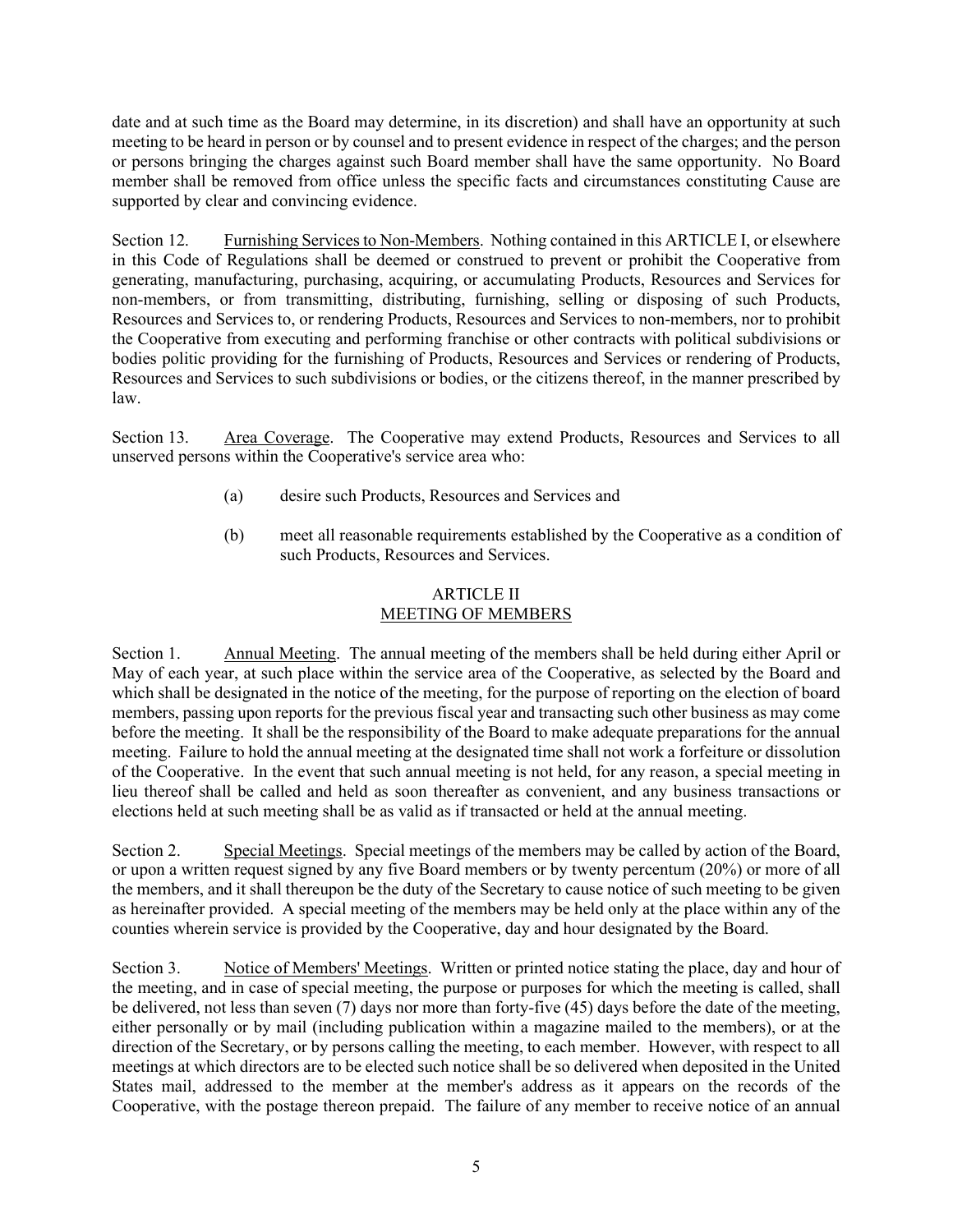or special meeting of the members shall not invalidate any action which may be taken by the members at such meeting. Notice of adjournment of a members' meeting need not be given if the time and place to which it is adjourned are fixed and announced at such meeting.

Section 4. Quorum. The members entitled to vote present in person at any meeting of the members shall constitute a quorum.

Section 5. Voting. Each member shall be entitled to one (1) vote and not more upon each matter submitted to a vote at a meeting of the members. At all meetings of the members at which a quorum is present, all questions shall be decided by vote of a majority of the members voting thereon in person or by proxy, except as otherwise provided by law, the Articles of Incorporation of the Cooperative, or this Code of Regulations. If a husband and wife hold a joint membership, they shall jointly be entitled to one (1) vote and no more upon each matter submitted to a vote at a meeting of the members.

With respect to any matter which is to be submitted to a vote of the members for which this Code of Regulations or the Articles of Incorporation requires the affirmative vote of greater than a majority of a quorum, such matter shall be submitted to the members for vote pursuant to an election in accordance with such procedures as the Board may determine, in its discretion.

Section 6. Proxies. At all meetings of the members of the Cooperative, a member may vote by proxy executed in writing by the member. Such proxy shall be filed with the Secretary before or at the time of the meeting. No proxy shall be voted at any meeting of the members unless it shall designate the particular meeting at which it is to be voted, and no proxy shall be voted at any meeting other than the one so designated or any adjournment of such meeting. No person shall vote as proxy for more than one (1) member at any meeting of the members and no proxy shall be valid after sixty (60) days from the date of its execution. The presence of a member at a meeting of the members shall revoke a proxy theretofore executed by said member and such member shall be entitled to vote at such meeting in the same manner and with the same effect as if the member had not executed a proxy.

Section 7. Order of Business. The order of business at the annual meeting of the members and, so far as possible, at all other meetings of the members, shall include the following matters with the order to be determined by the Board or the chairman of such meeting:

- 1. Call of the roll.
- 2 Reading of the notice of the meeting and proof of the due publication or mailing thereof, of the waiver or waivers of notice of the meeting as the case may be.
- 3. Reading of unapproved minutes of previous meetings of the members and the taking of necessary action thereon.
- 4. Presentation and consideration of, and acting upon, reports of officers, directors and committees.
- 5. Election of Board of Directors member(s).
- 6. Unfinished business.
- 7. New business.
- 8. Adjournments.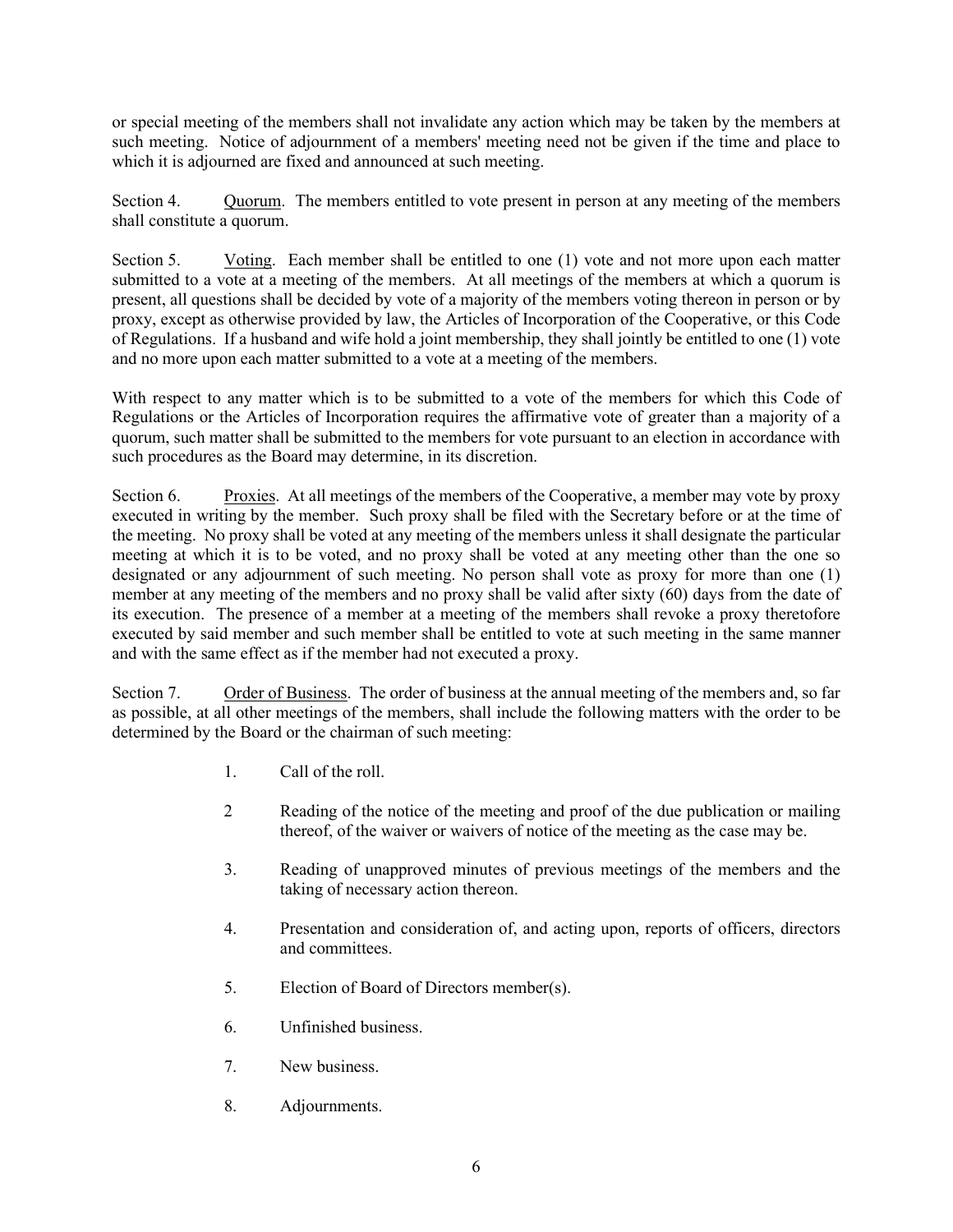## ARTICLE III BOARD OF DIRECTORS

Section 1. General Powers. The business and affairs of the Cooperative shall be managed by a board of nine (9) directors which shall exercise all of the powers of the Cooperative except such as are by law or by the Articles of Incorporation of the Cooperative or by this Code of Regulations conferred upon or reserved to the members. This Section may be amended, subject to Article X, to increase the size of the Board which, together with any other amendments to this Code of Regulations approved or becoming effective within the previous twelve (12) month period, would have the effect of increasing the size of the Board by more than one member during such twelve (12) month period, shall be approved by the affirmative vote of not less than two-thirds of all of the members of the Cooperative.

Section 2. Qualifications. No person shall be eligible to become or remain a member of the board who:

- (a) Is not a member of the Cooperative and domiciled in the particular District within the service area of the Cooperative which the member is to represent (i) at the time such person's name is submitted to the nominating committee for consideration as described in Article III, Section 4 (Nominations), and as of the time such person is elected to the Board, or (ii) at the time such person is appointed to the Board in accordance with Articles III, Section 5 (Vacancies), or who shall not continue to be a member and so domiciled, receiving Products, Resources and Services from the Cooperative in the District which the member represents, after election or appointment to the Board; or
- (b) Has been an employee of the Cooperative or any of its subsidiaries for any period during the most recent three (3) years, or is a close relative of such employee; or
- (c) Is an employee or close relative of an employee of or a person or close relative of a person who has a material financial interest in a competing enterprise; or
- (d) Is an employee of, or close relative of an employee of, or a person or close relative of a person who has a material financial interest in a business that sells or provides a material amount of products or services to the Cooperative or any of its subsidiaries.

Close relative, in this Article, shall mean the relationships of spouse, father, mother, brother, sister, son and daughter existing by reason of blood, marriage or adoption.

Nothing contained in this Article shall affect in any manner whatsoever the validity of any action taken by the Board.

Section 3. Districts and Tenure of Office. The Board shall divide the service area of the Cooperative into nine (9) Districts so that equitable representation may be given to the geographic areas served by the Cooperative. The Board shall have the power to change the boundaries of such Districts whenever in their opinion the purpose of the section requires such a change. Each District shall be represented by one Director. Three Directors shall be elected each year to serve for a term of three (3) years or until their successors shall have been elected and shall have qualified, subject to the provisions of this Code of Regulations.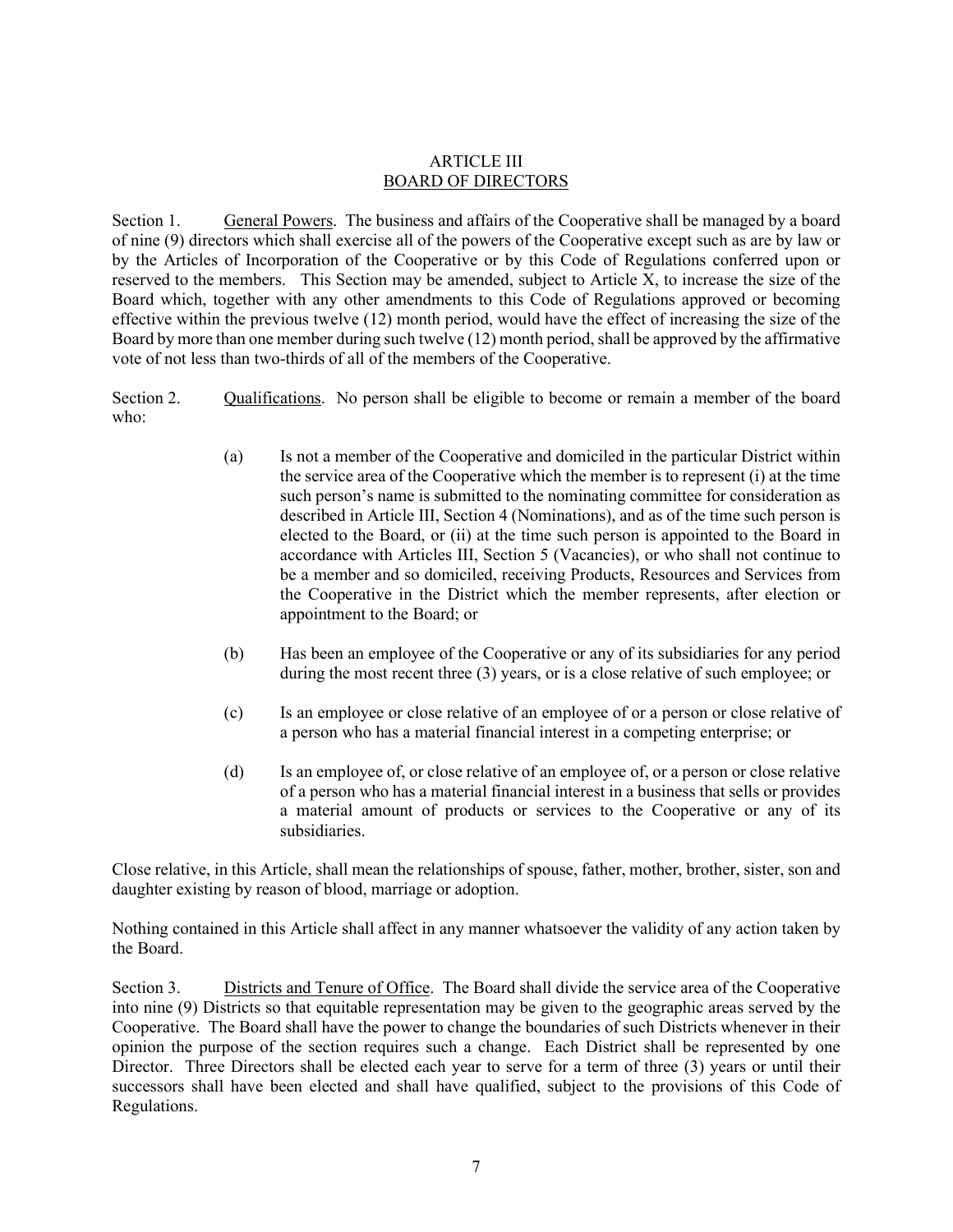Section 4. Nominations. It shall be the duty of the Board of Directors to appoint, not less than 70 days nor more than 120 days before the date of each annual meeting of the members at which directors are to be elected, a nominating committee consisting of at least five (5) persons. At least one (1) person on the nominating committee shall be selected from each district, from which a director is to be elected. No officer or member of the Board of Directors shall be appointed a member of the nominating committee. The nominating committee shall prepare and post at the principal office of the Cooperative, at least 70 days before the annual meeting of members, a list of those persons who have been nominated by the nominating committee. If a person, after submitting his or her name to the nominating committee for consideration and going through the nominating committee's nomination process, is not nominated for election as a director, then such person may petition to have his or her name placed on the ballot for election as a director by having at least fifty (50) members eligible to vote sign a petition in support of his or her nomination and deliver such petition not less than fifty-five (55) days prior to the annual meeting, and the Secretary shall post the same at the place where the list of nominations made by the committee is posted. The Secretary shall mail with the notice of meeting a statement of the number of directors to be elected and showing separately the list of nominations made by the committee on nominations and the nominations made by petition, if any. The members may at any meeting at which a Director or Directors shall be removed, as herein before provided, elect a successor or successors thereto without compliance with the foregoing provisions with respect to nominations. Notwithstanding anything in this section contained, failure to comply with any of the provisions of this section shall not affect in any manner whatsoever, the validity of any election of directors.

Section 5. Vacancies. Subject to the provisions of this Code of Regulations with respect to the removal of directors, vacancies occurring in the Board of Directors shall be filled by a majority vote of the remaining Directors, and Directors elected thus shall serve for the unexpired portion of the term of each respective director being replaced or until their successors shall have been elected and shall have qualified.

Section 6. Election of Directors. A ballot for electing directors shall be prepared by the Secretary and mailed, along with a return envelope, at least 30 days prior the annual meeting of members to all members of the Cooperative whose names appear upon the membership records of the Cooperative at the time of such mailing; provided, however, that if the Board of Directors determines, in its sole discretion, that a form of electronic balloting is secure, the Board may establish such policies and procedures to allow voting to take place by electronic means. The ballot shall list the qualified nominees selected in accordance with the provisions of Section 4 of this ARTICLE III who have signified their willingness to serve if elected and shall show separately the nominations made by the committee on nominations, and, if any, nominations made by petition. With respect to each position to be filled on the board of directors, each member shall be entitled to vote for one (1) of the nominees listed on the ballot by checking a box located next to such nominee's name. The ballot, after being voted by the member, shall be signed by the member and either (i) returned by mail to the Secretary in the envelope provided to such member at the address shown on such envelope and postmarked not less than ten (10) days prior to the annual meeting of member, or (ii) handdelivered to the address shown on such envelope not less than seven (7) days prior to the annual meeting of members; or (iii) if deemed secure and pursuant to a policy established by the Board, the ballot may be transmitted by electronic means at least three days prior to the annual meeting of the members. The Board of Directors shall have the authority to appoint an independent third party (the "Independent Tabulator") to perform a tabulation of the ballots for the election of directors and to calculate the number of votes cast for each nominee. The Independent Tabulator shall count the ballots in accordance with this Section 6 and shall certify its tabulation to the Secretary. If the Board of Directors does not appoint an Independent Tabulator to tabulate ballots for the election of directors, then the Secretary, with the assistance of a committee consisting of not less than two (2) members appointed by the Board of Directors, shall be responsible for the tabulation of the ballots for the election of directors and shall determine the successful candidates. No ballot shall be counted unless signed by the member and returned to the Secretary by mail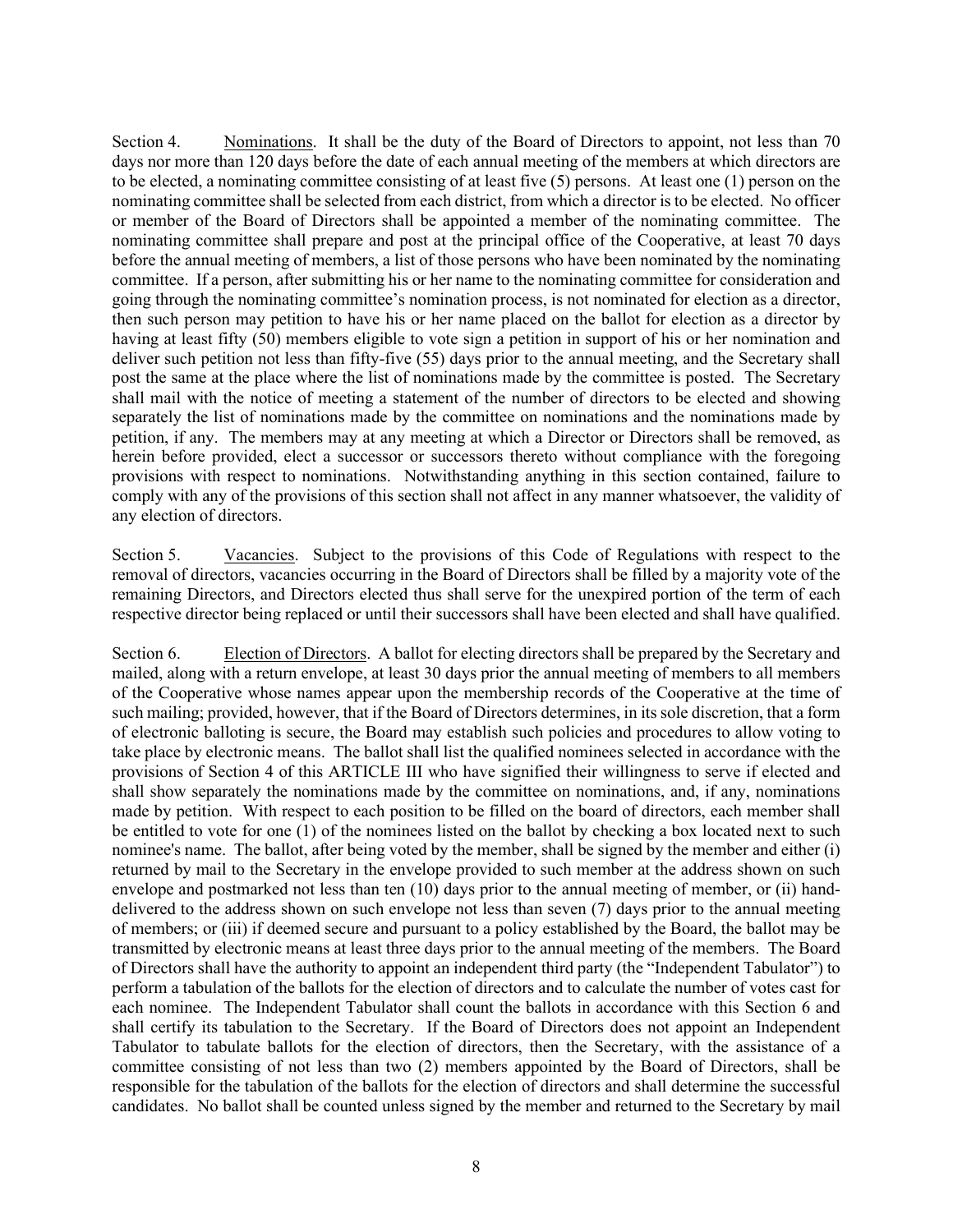or hand-delivery or authorized electronic means as provided above. Furthermore, with respect to each position to be filled on the board of directors, no ballots shall be counted if the member has voted for more than one nominee. With respect to each position to be filled on the board of directors, the nominee receiving the greatest number of votes shall be elected a director effective as of the date of the annual meeting of members. In case of a tie vote, the election shall be decided by flipping a coin. The results of the election shall be announced by the Secretary, or if the Secretary is a nominee, by another Board member, at the annual meeting of members. If the Secretary is a nominee, the Secretary shall not prepare the ballots, receive the voted ballots from members, or be responsible for the tabulation of the ballots for the election of directors; rather, the Board of Directors shall appoint a Director who is not a nominee to perform the Secretary's duties in connection with the election of directors. If the election of the directors is not within the time set forth, the Board of Directors shall cause the election of directors to be held as soon thereafter as may be convenient.

Section 7. Compensation. Directors as such shall not receive any salary for their services, however, the Board may by resolution provide a reasonable compensation to be paid to each Director for services rendered on behalf of the Cooperative as a Director, such as attendance at meetings, conferences and training programs or performing committee assignments. The Board may also authorize reimbursement of Directors for expenses actually and necessarily incurred in carrying out such Cooperative business or grant a reasonable per diem allowance in lieu of detailed accounting for such expenses.

Section 8. Rules and Regulations. The Board of Directors shall have power to make and adopt such rules and regulations, not inconsistent with law, the Articles of Incorporation of the Cooperative or this Code of Regulations, as it may deem advisable for the management, administration and regulation of the business affairs of the Cooperative.

Section 9. Accounting System and Reports. The Board shall cause to be established and maintained, a complete accounting system. The Board shall also cause to be made by a certified public accountant a full and complete audit of the accounts, books and financial condition of the Cooperative on an annual basis. A report of such audit shall be submitted to the members at the next following annual meeting.

Section 10. Change in Rates. A written notice shall be given to members not less than 90 days prior to the date upon which any proposed change in the rates charged by the Cooperative for Products, Resources and Services becomes effective.

Section 11. Membership In Other Organizations. The Directors shall have full power and authority to authorize the Cooperative to purchase stock in or to become a member of any corporation, cooperative, or other organization whose purposes are related to the functions and purposes of this Cooperative.

Section 12. Teleconferencing. The Directors who are not physically present at a meeting may attend the meeting by the use of authorized communications equipment that enables the Directors the opportunity to participate in the meeting and to vote on matters submitted to the Board, including an opportunity to read or hear the proceedings of the meeting, participate in the proceedings, and contemporaneously communicate with the persons who are physically present at the meeting. Any Director who uses authorized communications equipment is deemed to be present in person at the meeting whether the meeting is held at a designated place or solely by means of authorized communications equipment. The Directors may adopt procedures and guidelines for the use of authorized communications equipment in connection with a meeting to maintain a record of any vote or other action taken at the meeting.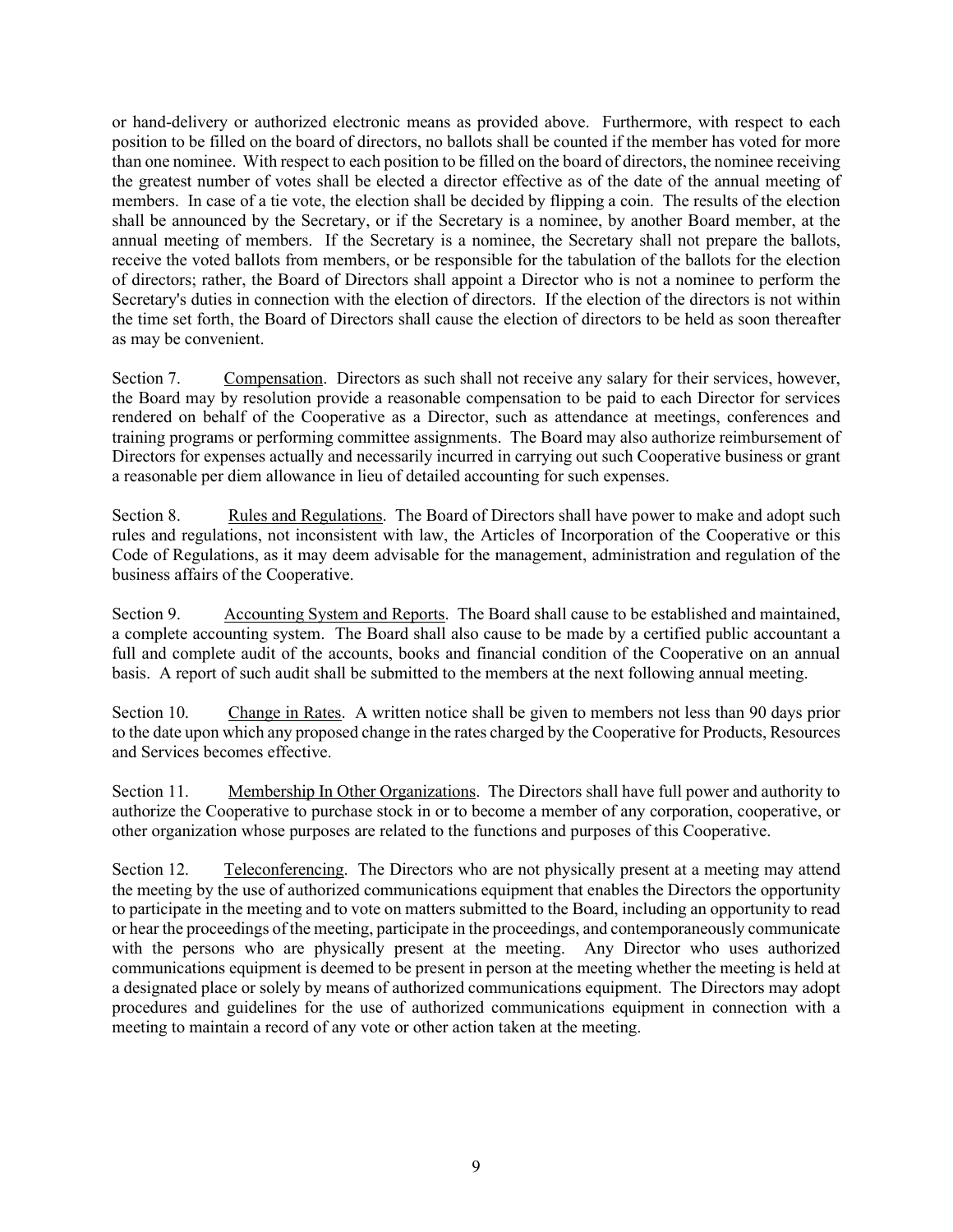## ARTICLE IV MEETING OF DIRECTORS

Section 1. Regular Meetings. A regular meeting of the Board of Directors shall be held monthly at such time and place in the State of Ohio, or such other place, as the Board of Directors may provide by resolution. Such regular monthly meetings may be held without notice other than such resolution fixing the time and place thereof.

Section 2. Special Meetings. Special meetings of the Board of Directors may be called by the Chairman or by any five (5) Directors. The person or persons calling special meetings of the Board may fix the time and place, which shall be in the State of Ohio or such other place as the Board shall direct.

Section 3. Notice. Notice of the time, place and purpose of any special meeting of the Board of Directors shall be given at least five (5) days previous thereto, by written notice, delivered personally or mailed, to each Director at the Director's last known address. If mailed, such note shall be deemed to be delivered when deposited in the United States mail so addressed, with postage thereon prepaid. The attendance of a Director at any meeting shall constitute a waiver of notice of such meeting, except in case a Director shall attend a meeting for the express purpose of objecting to the transaction of any business because the meeting shall not have been lawfully called or convened.

Section 4. Quorum. A majority of the Board of Directors shall constitute a quorum for the transaction of business at any meeting of the Board of Directors, provided, that if less than a majority of the Directors is present at a meeting, a majority of the Directors present may adjourn the meeting from time to time without further notice.

#### ARTICLE V **OFFICERS**

Section 1. Number. The officers of the Cooperative shall be a Chairman of the Board, Vice Chairman of the Board, Secretary, Treasurer, President/Chief Executive Officer and such other officers as may be determined by the Board from time to time. The offices of Secretary and Treasurer may be held by the same person.

Section 2. Election and Term of Office. Each officer, except the President/Chief Executive Officer and any officer pursuant to Section 3 of this ARTICLE V, shall be elected by ballot annually by and from the Board at the meeting of the Board held immediately after the annual meeting of the members. If the election of officers shall not be held at such meeting, such election shall be held as soon thereafter as conveniently may be. Each officer shall hold office until the first meeting of the Board following the next succeeding annual meeting of the members or until a successor shall have been elected and shall have qualified, subject to the provisions of this Code of Regulations with respect to the removal of officers. The President/Chief Executive Officer shall be chosen and employed and the President/Chief Executive Officer's compensation shall be set by the Board. A vacancy in any office shall be filled by the Board for the unexpired portion of the term.

Section 3. Additional Officers. In addition to the officers specified in Section 1 of this ARTICLE V, the Board, in its discretion, may appoint one or more Assistant Secretaries, one or more Assistant Treasurers and such other officers as may be deemed necessary or desirable who shall have such duties and authority as generally pertains to their respective offices and such as may be prescribed by the Board, and who shall hold office for such period as may be prescribed by the Board.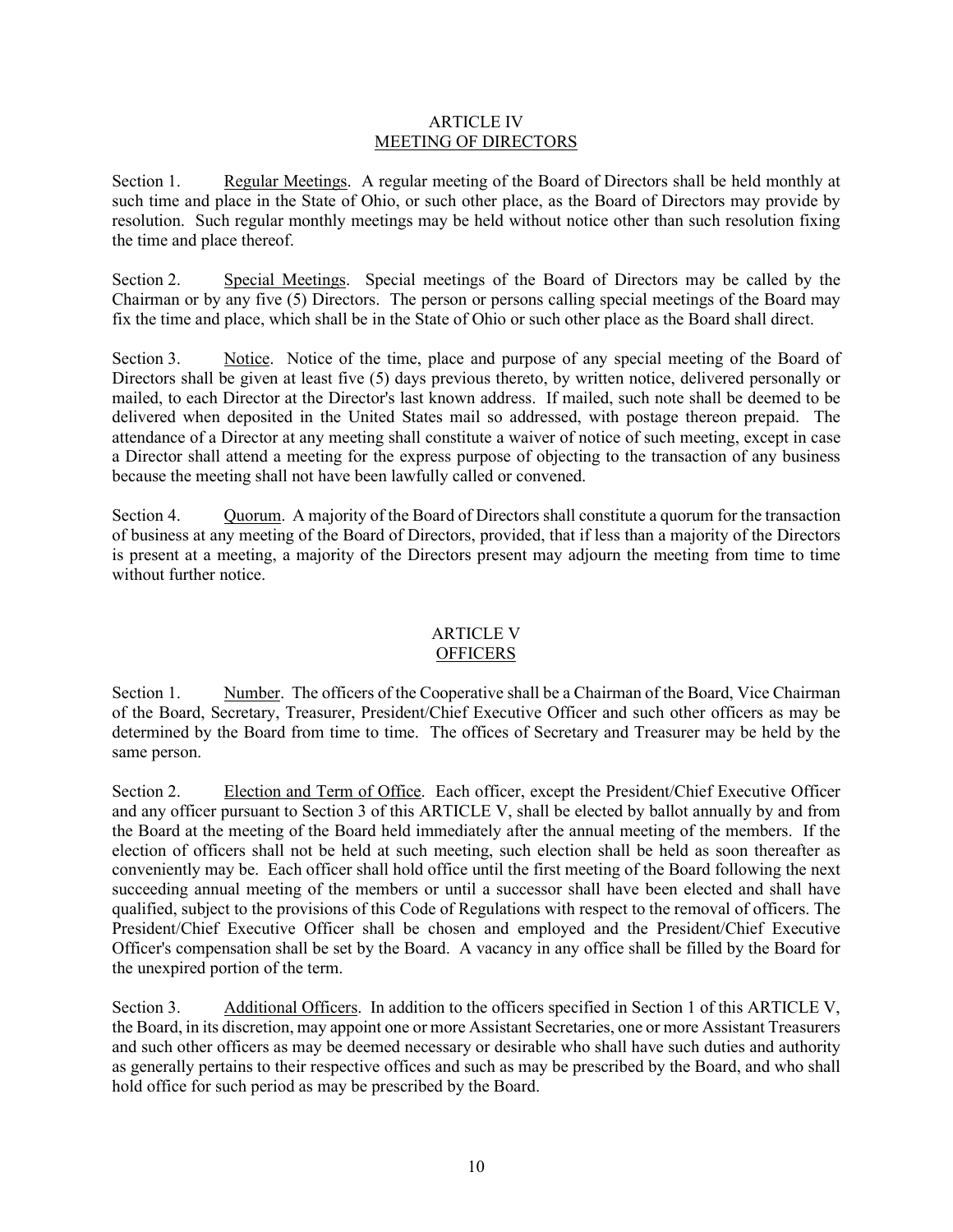Section 4. Removal of Officers and Agents by the Board. Any officer elected or appointed by the Board may be removed by the Board whenever in its judgment the best interests of the Cooperative will be served thereby. In addition, any member of the Cooperative may bring charges against an officer, and by filing with the Secretary such charges in writing together with a petition signed by at least twenty percentum (20%) of the members may request the removal of such officer. The officer against whom such charges have been brought shall be informed in writing of the charges at least ten (10) days prior to the Board meeting at which the charges are to be considered and shall have an opportunity at the meeting to be heard in person or by counsel and to present evidence in respect of the charges; and the person or persons bringing the charges against said officer shall have the same opportunity. In the event the Board does not remove such officer, the questions of the officer's removal shall be considered and voted upon at the next meeting of the members.

Section 5. Resignations. Any officer may resign at any time by giving written notice to the Board or to the Chairman of the Board or to the Secretary of the Cooperative. Any such resignation shall take effect at the time specified therein and unless otherwise specified therein the acceptance of such resignation shall not be necessary to make it effective.

Section 6. Vacancies. A vacancy in any office, except that of President/Chief Executive Officer, may be filled by the Board for the unexpired portion of the term. In the event of a vacancy in the office of President/Chief Executive Officer, the Board shall choose and employ a President/Chief Executive Officer upon terms and conditions which the Board considers to be in the best interest of the Cooperative.

Section 7. Chairman of the Board.The Chairman of the Board shall:

- (a) Be the principal officer of the Cooperative and, unless otherwise determined by the members or the Board, shall preside at all meetings of the members and the Board;
- (b) On behalf of the Cooperative, subject to the direction and instruction of the Board, sign, with the Secretary, any deeds, mortgages, deeds of trust, notes, bonds, financing statements, security agreements, contracts or other instruments, except in cases in which the signing and execution thereof shall be expressly delegated by the Board or by this Code of Regulations to some other officer or agent of the Cooperative, or shall be required by law to be otherwise signed or executed;
- (c) In general perform all duties incident to the office of Chairman of the Board and such other duties as may be prescribed by the Board from time to time.

Section 8. Vice Chairman of the Board. In the absence of the Chairman of the Board, or in the event of the Chairman's inability or refusal to act, the Vice Chairman of the Board shall perform the duties of the Chairman of the Board, and when so acting shall have all the power of and be subject to all the restrictions upon the Chairman of the Board. The Vice Chairman of the Board shall also perform such other duties as from time to time may be assigned by the Board or by the Chairman of the Board.

Section 9. Secretary. The Secretary shall be responsible for:

- (a) Keeping the minutes of the meetings of the members and of the Board in books provided for that purpose;
- (b) Seeing that all notices are duly given in accordance with this Code of Regulations or as required by law;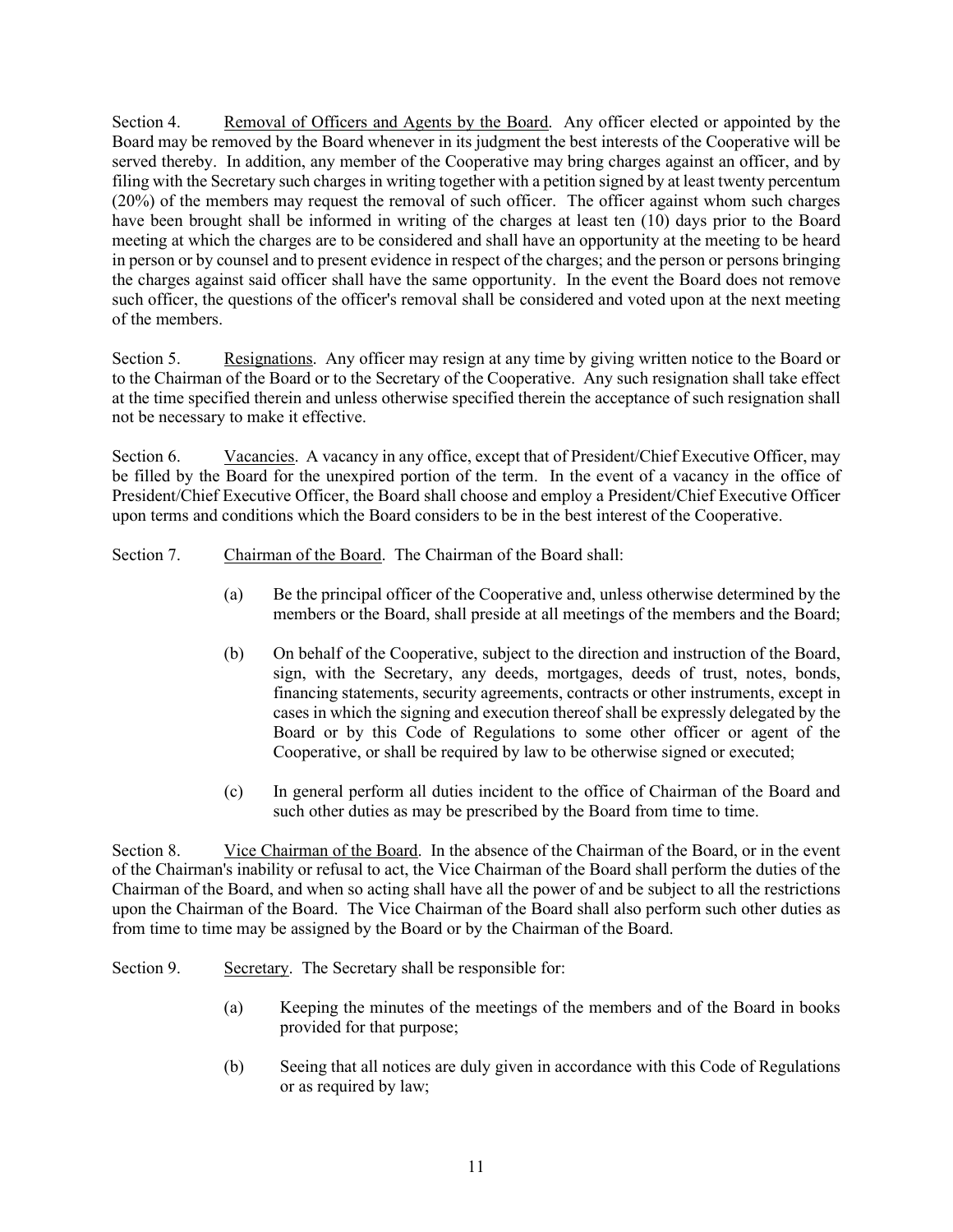- (c) The safekeeping of the corporate books and records and the seal of the Cooperative and affixing the seal of the Cooperative or a facsimile thereof to all documents, the execution of which on behalf of the Cooperative under its seal is duly authorized in accordance with the provisions of this Code of Regulations;
- (d) Keeping a register of the names and post office addresses of all members;
- (e) Keeping on file at all times a complete copy of the Articles of Incorporation and Code of Regulations of the Cooperative containing all amendments thereto (which copy shall always be open to the inspection of any member) and at the expense of the Cooperative, furnish a copy of the Code of Regulations and of all amendments thereto to any member upon request; and
- (f) In general performing all duties incident to the office of Secretary and such other duties as from time to time may be assigned by the Board.
- Section 10. Treasurer. The Treasurer shall be responsible for:
	- (a) Custody of all funds and securities of the Cooperative;
	- (b) The receipt of and issuance of receipts for all monies due and payable to the Cooperative and for the deposit of all such monies in the name of the Cooperative in such bank or banks as shall be selected in accordance with the provisions of this Code of Regulations; and
	- (c) The general performance of all the duties incident to the office of Treasurer and such other duties as from time to time may be assigned by the Board.
- Section 11. President/Chief Executive Officer. The President/ Chief Executive Officer shall:
	- (a) Be the Chief Executive Officer responsible for the general direction, coordination and control of all operations in accordance with the policies adopted by the Board, subject to the direction and instruction of the Board;
	- (b) Have supervision over and be responsible for the operations of the Cooperative and, in performing this duty, carry out and administer the policies adopted by the Board;
	- (c) Prepare for the Board such reports and budgets as are necessary to inform the Board concerning the operations of the Cooperative; and
	- (d) In general perform all duties incident to said office and shall perform such other duties as may from time to time be assigned by the Board.

Section 12. Bonds of Officers. The Treasurer and any other officer or agent of the Cooperative charged with responsibility for the custody of any of its funds or property shall be bonded in such sum and with such surety as the Board shall determine. The Board in its discretion may also require any other officer, agent or employee of the Cooperative to be bonded in such amount and with such surety as it shall determine.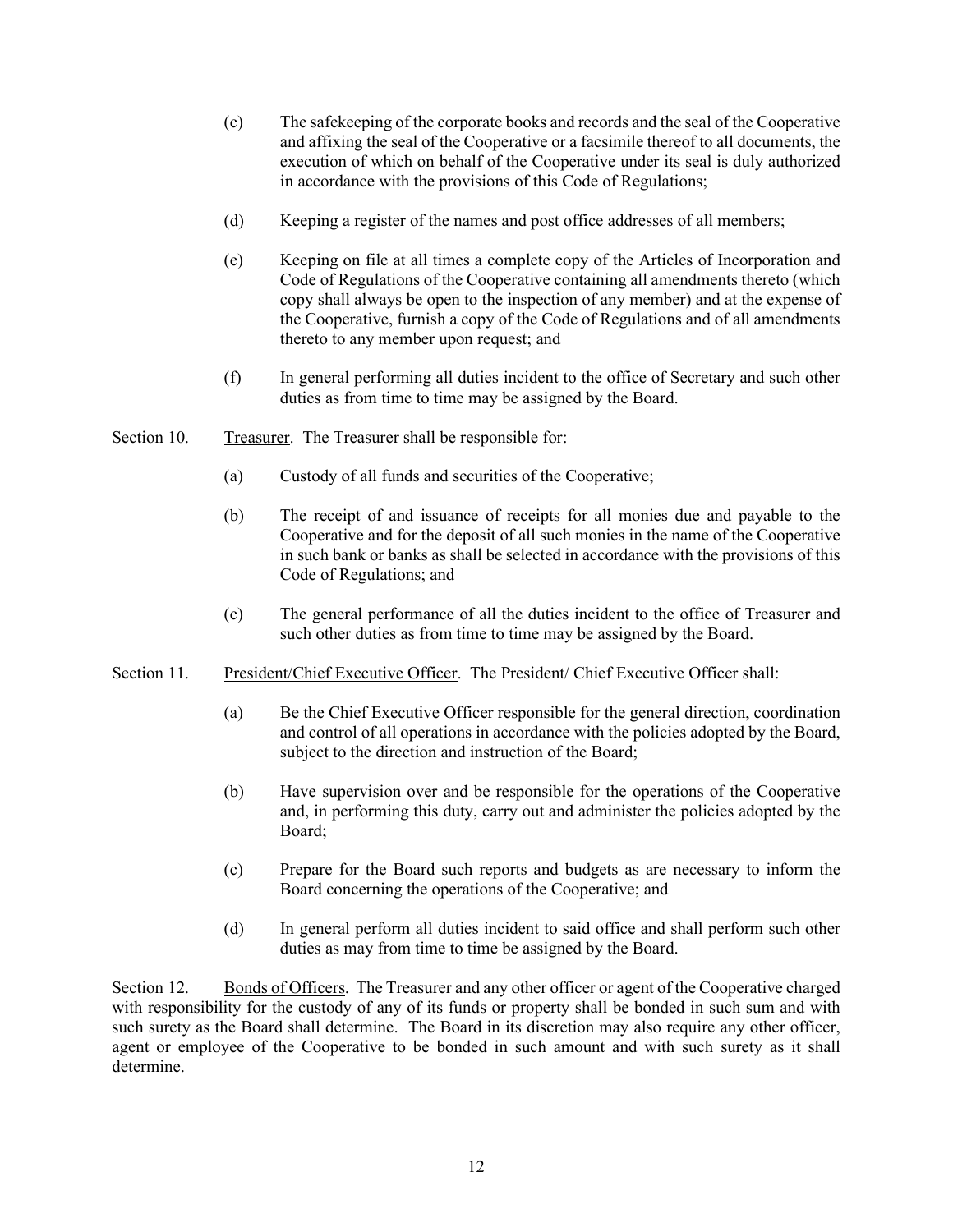Section 13. Compensation. The powers, duties and compensation of officers, agents and employees shall be fixed by the Board subject to the provisions of this Code of Regulations with respect to compensation for a Board member and close relatives of a Board member. The Board may delegate the fixing of the compensation of employees, except that of the President/Chief Executive Officer, to the President/Chief Executive Officer, within a range determined by the Board.

Section 14. Reports. The officers of the Cooperative shall submit at each annual meeting of the members reports covering the business of the Cooperative for the previous fiscal year. Such reports shall set forth the conditions of the Cooperative at the close of such fiscal year.

## ARTICLE VI CONTRACTS, CHECKS AND DEPOSITS

Section 1. Contracts. Except as otherwise provided in this Code of Regulations, the Board of Directors may authorize any officer or officers, agent or agents, to enter into any contract or execute and deliver any instrument in the name and on behalf of the Cooperative, and such authority may be general or confined to specific instances.

Section 2. Checks, Drafts, etc. All checks, drafts or other orders for the payment of money, and all notes, bonds, or other evidences of indebtedness issued in the name of the Cooperative shall be signed by such officer or officers, agent or agents, employee or employees of the Cooperative and in such manner as shall from time to time be determined by resolution of the Board of Directors.

When any note, bond or other evidence of indebtedness of the Cooperative is authenticated or countersigned by an incorporated director, the signature of any officer of the Cooperative authorized to sign any such instrument may be facsimile, engraved, stamped or printed. Although any officer of the Cooperative whose manual or facsimile signature is affixed to any such instrument ceases to be such officer before the instrument is delivered, such instrument nevertheless shall be effective in all respects when delivered.

## ARTICLE VII FINANCIAL TRANSACTIONS

Section 1. Fiscal Year. The fiscal year of the cooperative shall begin on the first day of January of each year and end on the thirty-first day of December of each year.

Section 2. Interest or Dividends on Capital Prohibited. The Cooperative shall at all times be operated on a cooperative non-profit basis for the mutual benefit of its members. No interest or dividends shall be paid or payable by the Cooperative on any capital furnished by its members.

Section 3. Patronage Capital in Connection with Furnishing Services. In the furnishing of Products, Resources and Services, the Cooperative's operations shall be so conducted that all patrons, members and nonmembers alike, will, through their patronage, furnish capital for the Cooperative. In order to induce patronage and to assure that the Cooperative will operate on a non-profit basis, the Cooperative is obligated to account, on a patronage basis, to all its members for all amounts received and receivable from the furnishings of Products, Resources and Services in excess of operating costs and expenses properly chargeable against the furnishing of Products, Resources and Services; and amounts required to affect any losses incurred during the current or any prior fiscal year. All such amounts are received with the understanding that they are furnished by the members as capital. The Cooperative is obligated to pay, by credits to a capital account for each member, all such amounts in excess of operating costs and expenses.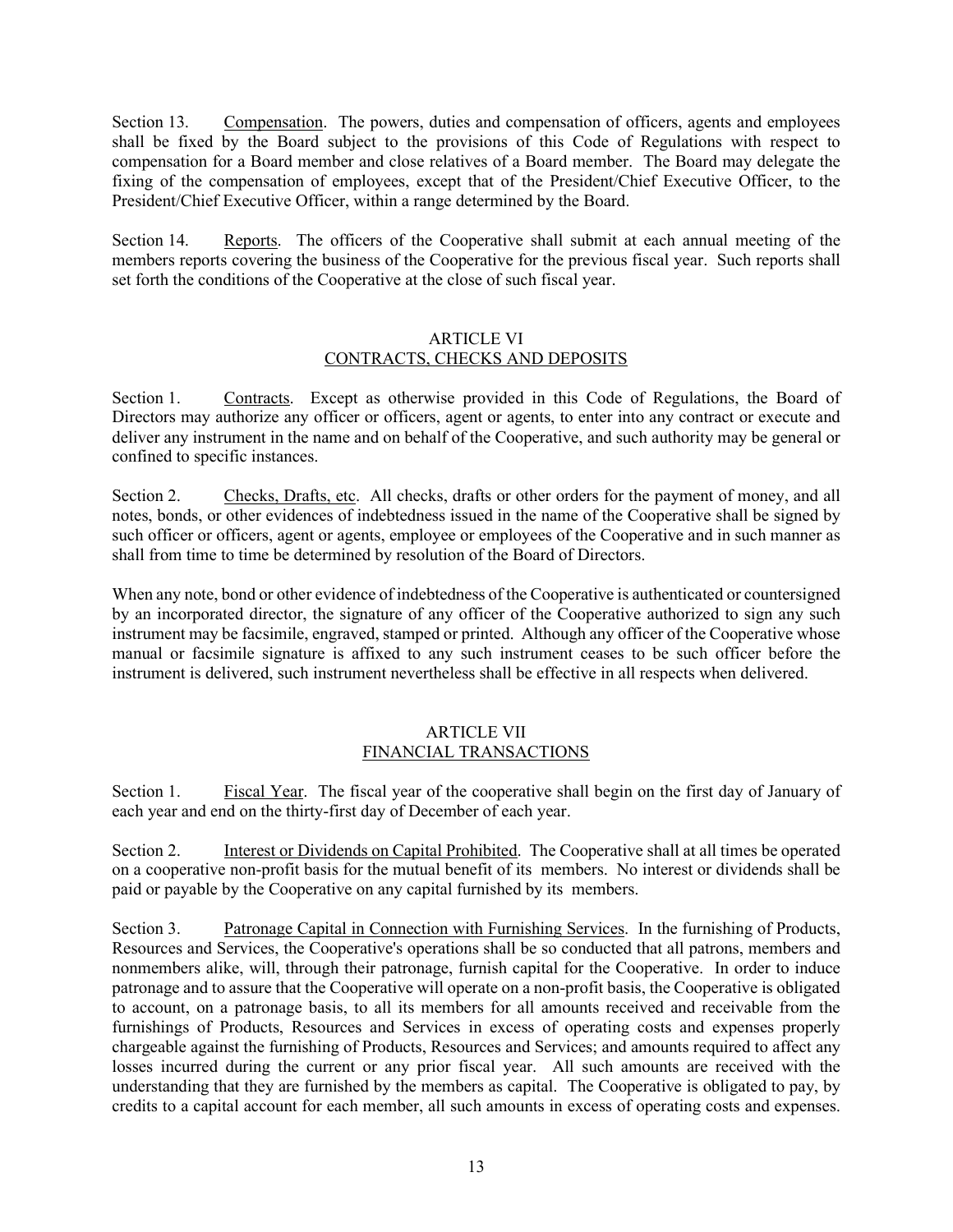The books and records of the Cooperative shall be set up and kept in such manner that at the end of each fiscal year the amount of capital, if any, so furnished by each member is clearly reflected and credited in an appropriate record to the capital account of each member, and the Cooperative shall, within a reasonable time after the close of the fiscal year, notify each member of the amount of capital so credited to such member's account. All such amounts credited to the capital account of any member shall have the same status as though they had been paid to the member in cash in pursuance of legal obligations to do so and the member had then furnished the Cooperative corresponding amounts for capital. The Board may designate separate classes of capital and separate classes of capital accounts for members based on the particular type or types of Products, Resources or Services furnished to such members. Upon such designation, the Cooperative shall separately account for such classes of capital and treat such classes of capital separately for all purposes hereunder. A particular member may have more than one such class of capital account if such member receives more than one type of Product, Resource and Service from the Cooperative.

Funds and amounts, other than from furnishing Products, Resources, and Services, received by the Cooperative that exceed the Cooperative's costs and expenses, including certain "non-operating margins" may, at the discretion of the Board of Directors be allocated as capital credits to members in the same manner as the Cooperative allocates capital credits to members; or used by this Cooperative as permanent, non-allocated capital.

Notwithstanding any provision of this ARTICLE VII, the amount credited to the capital of members on account of their patronage shall be the greater of alternative minimum taxable income or regular taxable income resulting from their patronage as determined under Federal income tax law. In the event of dissolution or liquidation of the Cooperative, after all outstanding indebtedness of the Cooperative shall have been paid, outstanding capital credits shall be retired without priority on a pro rata basis before any payments are made on account of property rights of members; PROVIDED, that insofar as gains may at that time be realized from the sale of any appreciated assets, such gains shall be distributed to all persons who were members during the period the asset was owned by the Cooperative in proportion to the amount of business done by such members during that period insofar as practicable, as determined by the Board of Directors, before any payments are made on account of property rights of members.

If, at any time, prior to dissolution or liquidation, the Board of Directors shall determine that the financial condition of the Cooperative will not be impaired thereby, the capital then credited to members' accounts may be retired in full or in part. The Board of Directors shall determine the method, basis, priority, and order of retirement, if any, for all amounts heretofore and hereafter furnished as patronage capital.

Discounted capital credit retirements shall be calculated based upon terms and conditions established by the Board of Directors. All amounts of capital allocated to members but retained by the Cooperative after retirements on a discounted basis shall be considered a contribution of capital to the Cooperative and part of the "Net Savings" of the Cooperative. "Net Savings" of the Cooperative will not be reallocated as excess margins to any former or current Cooperative members, except upon dissolution or liquidation, on terms and conditions established by the Board of Directors.

Provided further, however, that the Board shall have the power to adopt rules providing for the separate allocation and retirement of that portion of capital credited to the accounts of members which corresponds to capital credited to the account of the Cooperative by an associated organization furnishing Products, Resources and Services and/or furnishing financing service to the Cooperative. Such rules shall:

> (a) establish a method for determining the supply portion of capital credited to each member for each applicable fiscal year;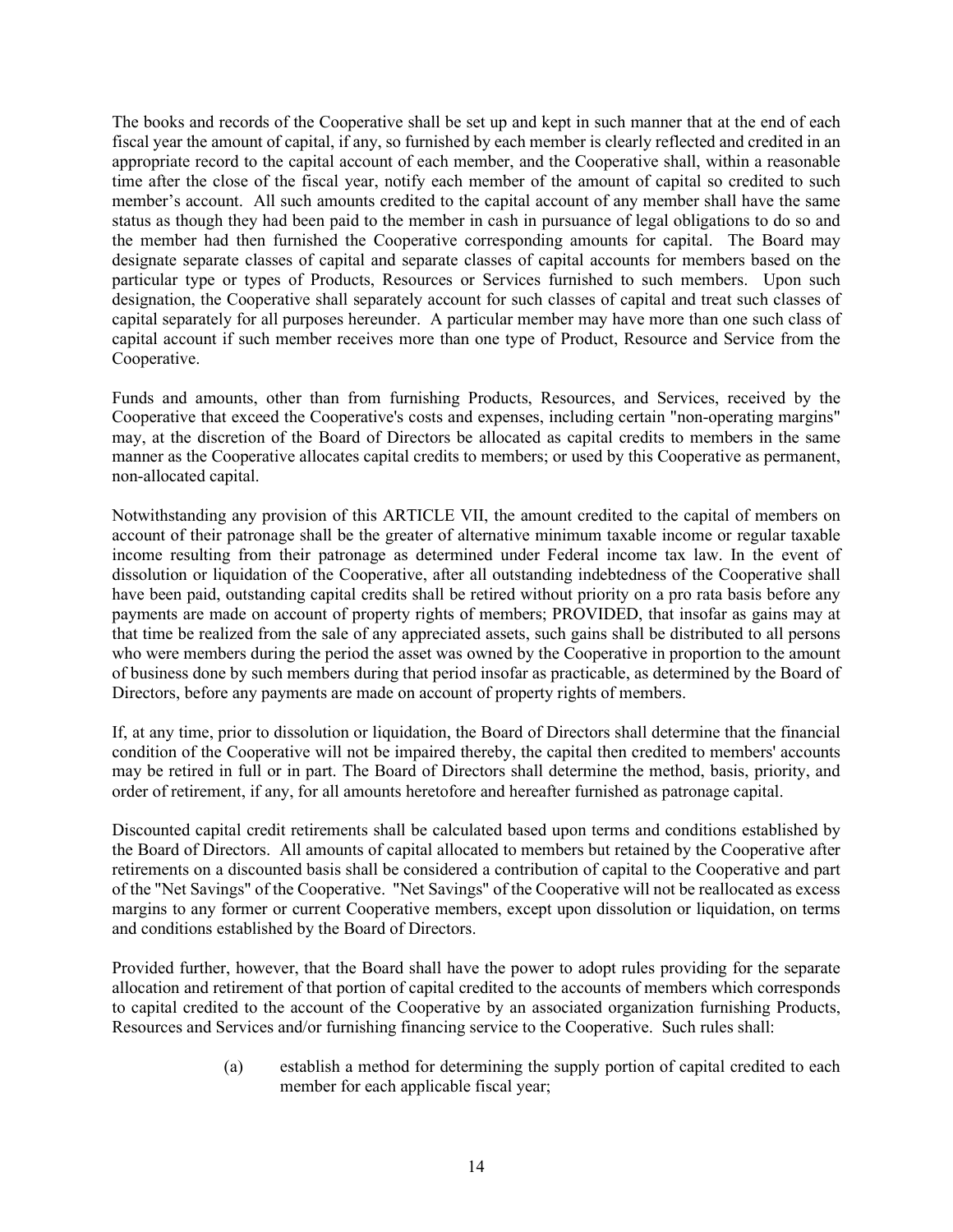- (b) provide for separate identification on the Cooperative's books of the supply portion of capital credited to the Cooperative's members;
- (c) provide for appropriate notifications to members with respect to the supply portion of capital credited to the Cooperative's members; and
- (d) preclude a general retirement of the supply portion of capital credited to members for any fiscal year prior to the general retirement of other capital credited to members for the same year or any capital credited to patrons for any prior fiscal year.

Notwithstanding any other provision of the Articles of Incorporation or the Code of Regulations, if any member or former member fails to claim any cash retirement of capital credits or other payment from the Cooperative within four years after payment of the same has been made available to the member by notice or check mailed to said member at the member's last known address, furnished by the member to the Cooperative, such failure shall be and constitute an assignment and contribution by such member of such capital credit or other payment to the Cooperative. Failure to claim any such payment within the meaning of this section shall include the failure by such member or former member to cash any check mailed by the Cooperative to the last address furnished by the member to the Cooperative. The assignment and contribution provided for under this Section shall become effective only upon the expiration of four (4) years from the date when such payment was made available to such member or former member without claim therefor and only after the further expiration of sixty (60) days following the giving of a notice by mail and publication that unless such payment is claimed within said sixty (60) days period, such contribution to the Cooperative shall become effective. The notice by mail herein provided for shall be one mailed by the Cooperative to such member or former member at the last known address and the notice of publication shall be two (2) consecutive insertions in a newspaper circulated in the service area by the Cooperative, which may be the Cooperative newsletter. The sixty (60) day period following the giving of such notice shall be deemed to terminate sixty (60) days after the mailing of such notice or sixty (60) days following the last day of publication thereof whichever is later.

Notwithstanding any other provision of the Articles of Incorporation or the Code of Regulations, the Board of Directors, at its discretion, shall have the power at any time upon the death of any member, if the legal representative of a member's estate shall request in writing that the capital credited to any such member be retired prior to the time such capital would otherwise be retired, to retire capital credited to any such member immediately upon such terms and conditions as the Board of Directors, acting under policies of general application, and the legal representatives of such member's estate shall agree; provided, however, that the financial condition of the Cooperative will not be impaired thereby.

The patrons of the Cooperative, by dealing with the Cooperative, acknowledge that the terms and provisions of the Articles of Incorporation and Code of Regulations shall constitute and be a contract between the Cooperative and each patron, and both the Cooperative and the patrons are bound by such contract as fully as though each patron had individually signed a separate instrument containing such terms and provisions. The provisions of this ARTICLE VII shall be called to the attention of each patron of the Cooperative by posting it at a conspicuous place in the Cooperative's office.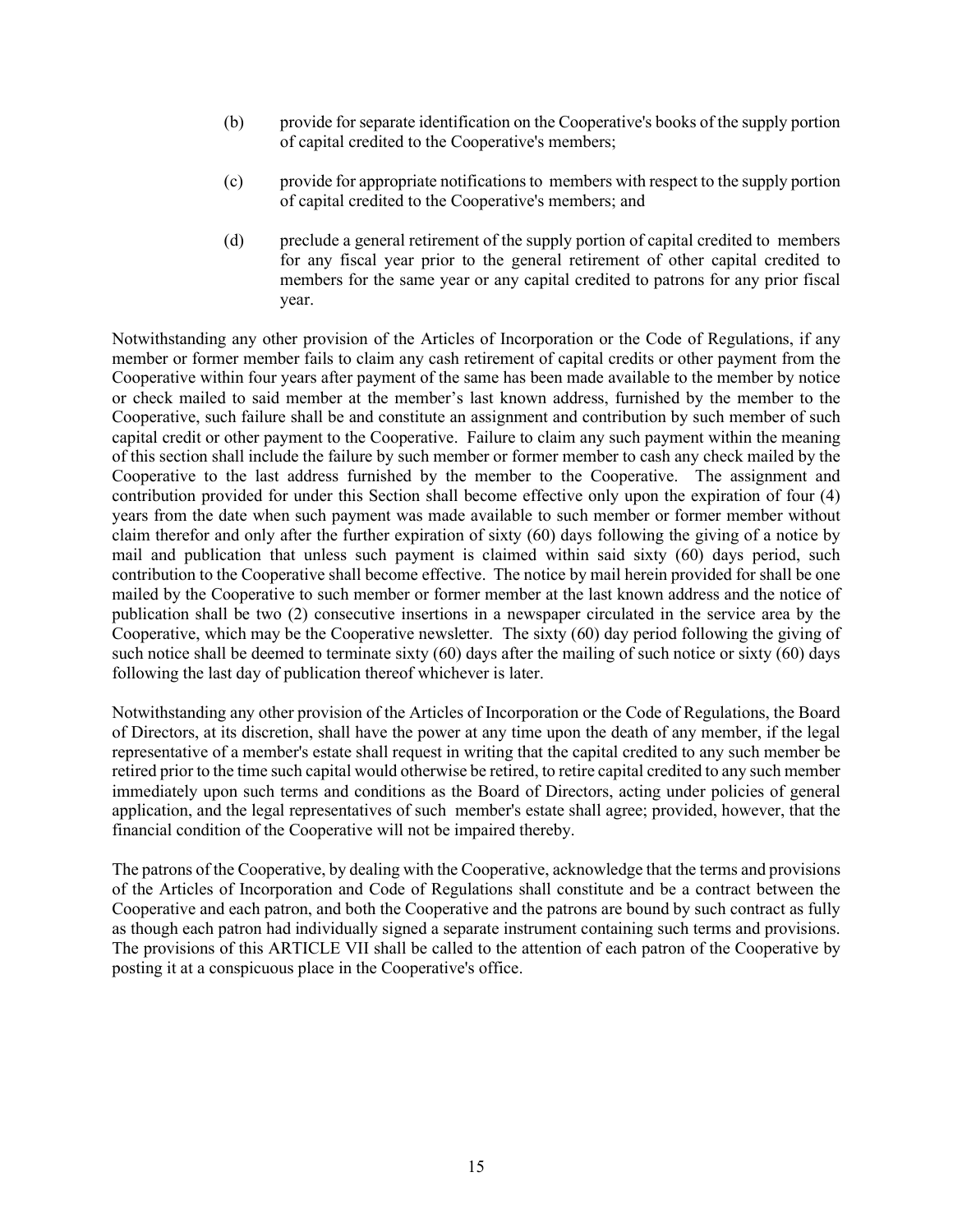### ARTICLE VIII WAIVER OF NOTICE

Any member or Director may waive, in writing, notice of meetings required to be given by this Code of Regulations.

## ARTICLE IX MERGER, CONSOLIDATION AND DISPOSITION OF PROPERTY

The Cooperative shall not sell, mortgage, lease or otherwise dispose of or encumber all or any substantial portion of its property or merge or consolidate with any other corporation unless:

- (a) such property which, in the judgement of the Board of Directors, neither is nor will be necessary or useful in operating and maintaining the Cooperative's system and facilities; provided however, that all sales of such property shall not, in any one (1) year, exceed in value ten percentum (10%) of the value of all of the property of the Cooperative;
- (b) such sale, mortgage, lease or other disposition, encumbrance, merger or consolidation is authorized at a meeting of the members thereof by the affirmative vote of not less than sixty-six and 2/3 percentum (66 2/3%) of all of the members of the Cooperative, and unless the notice of such proposed sale, mortgage, lease, other disposition, encumbrance, merger or consolidation shall have been contained in the notice of the meeting; provided, however that notwithstanding any other provision of this ARTICLE IX, the Board of the Cooperative, without authorization by the members thereof, shall have full power and authority to authorize the execution and delivery of mortgages, deeds of trust, security agreements and financing statements or otherwise pledge, encumber, subject, to a lien or security interest, any or all of the property, assets rights, privileges, licenses, franchises and permits of the Cooperative, whether acquired or to be acquired, and wherever situated, as well as the revenues and income therefrom; all upon such terms and conditions as the Board shall determine, to secure any indebtedness of the Cooperative to any bona fide lender, lending institution or investor, provided, further, however, that notwithstanding any other provision of this ARTICLE IX, the Board may upon the authorization of a majority of those members of the Cooperative present at a meeting of the members thereof, sell, lease or otherwise dispose of all or a substantial portion of its property to, or merge or consolidate with, another nonprofit corporation which is a cooperative.

Notwithstanding the foregoing provisions of this ARTICLE IX, nothing contained herein shall be deemed or construed to prohibit an exchange of facilities with other Products, Resources and Services companies when in the judgement of the Board of Directors the facilities are of approximately equal value, but in no event shall the value of the Cooperative's facilities exchanged within one (1) year exceed five percentum (5%) of the total assets of the Cooperative.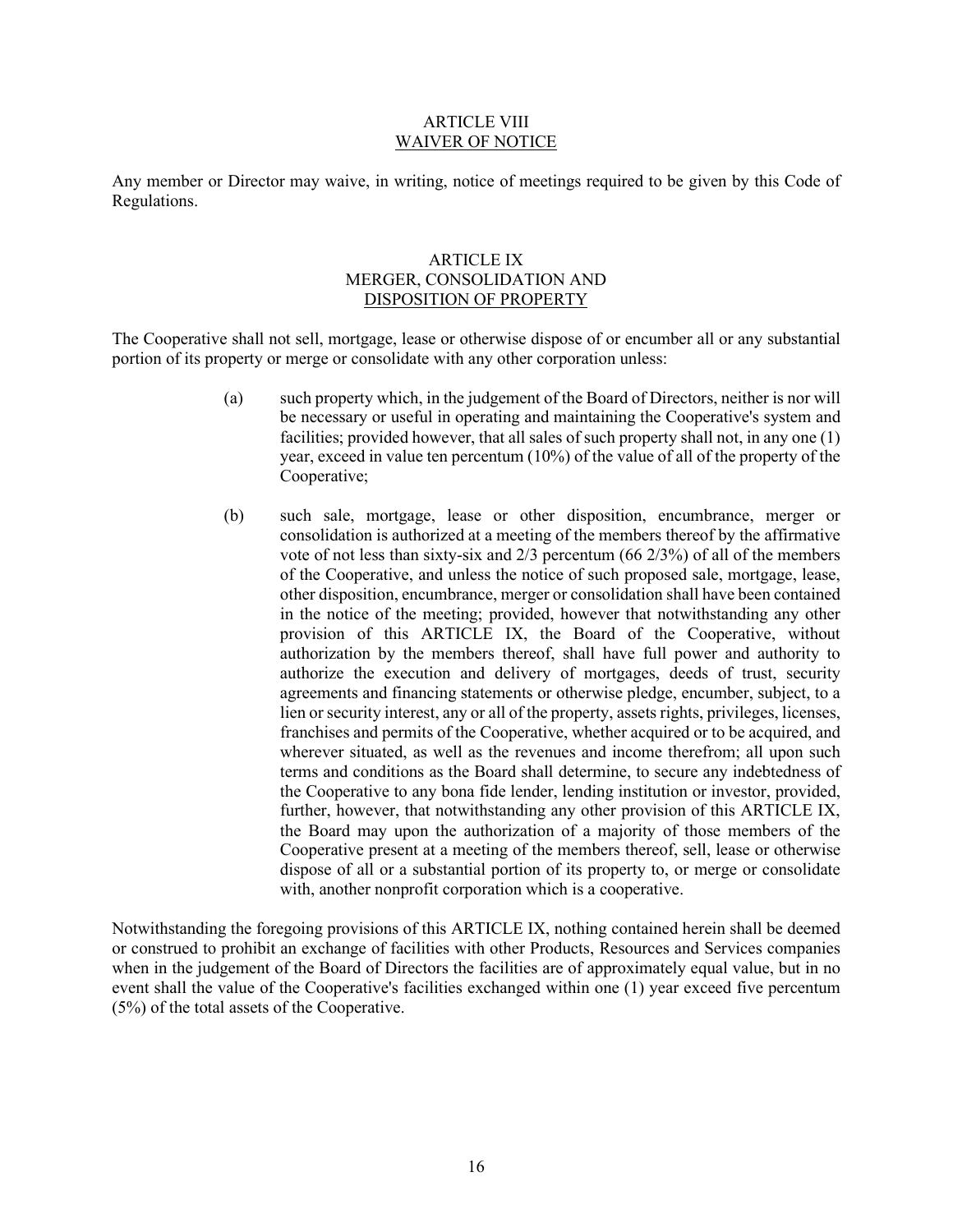### ARTICLE X AMENDMENTS TO CODE OF REGULATIONS

This Code of Regulations may be altered, amended or repealed only by the members at any regular or special meeting, provided the notice of such meeting shall have contained a copy of the proposed alteration, amendment or repeal. Any alteration, amendment or repeal of this ARTICLE X or ARTICLE IX shall require the affirmative vote of at least sixty-six and 2/3 percentum (66 2/3%) of the members of the Cooperative, and no other provision of this Code of Regulations may be altered, amended or repealed by an affirmative vote which is less in number or different in character than the affirmative vote required for action under that provision.

## ARTICLE XI INDEMNIFICATION

Section 1. General. The Cooperative shall indemnify each Board member, officer, employee, agent and volunteer, as defined in Section 1702.01(M)(1) of the Ohio Revised Code, now or hereafter serving the Cooperative and each person who at the request of or on behalf of the Cooperative is now serving or hereafter serves as a director, officer, employee, agent or volunteer of any other corporation or enterprise, and the respective heirs, executors and administrators of each of them who was or is a party, or is threatened to be made a party, to any threatened, pending or completed civil, criminal, administrative or investigative action, suit or proceeding, including all appeals, against all costs, expenses, judgments, decrees, fines, penalties, or settlements in lieu thereof in connection with the action, suit, or proceeding brought by a third party or on behalf of the Cooperative against such person by reason of his or her being or having been such Board member, director, officer, employee, agent or volunteer whether or not the person is a Board member, director, officer, employee, agent or volunteer at the time of incurring such costs, expenses, judgments, decrees, fines, penalties and liabilities; provided that the person requesting indemnification acted in good faith and in a manner reasonably believed to be in or not opposed to the best interests of the Cooperative. Notwithstanding the foregoing, no indemnity shall be provided by the Cooperative if it is proved by clear and convincing evidence in a court of competent jurisdiction that the act or omission giving rise to such action, suit or proceeding was undertaken with the deliberate intent to cause injury to the Cooperative or with reckless disregard for the best interests of the Cooperative and, with respect to any criminal action or proceeding, that such person had reasonable cause to believe his or her conduct was unlawful.

Indemnification of the Board member, director, officer, employee, agent or volunteer of the Cooperative as provided for in the preceding paragraph shall be granted by the Cooperative upon a determination that indemnification of such person is proper under the foregoing standard of conduct. This determination shall be made as a result of or by obtaining any of the following:

- (a) a majority vote of a quorum of the Board members who are not parties to or threatened with the action, suit or proceeding giving rise to the indemnification request;
- (b) a written legal opinion from independent legal counsel, other than an attorney or firm having associated with it an attorney, who has been retained by or who has performed services for the Cooperative or any person to be indemnified within the past five years;
- (c) a decision by the members of the Cooperative; or